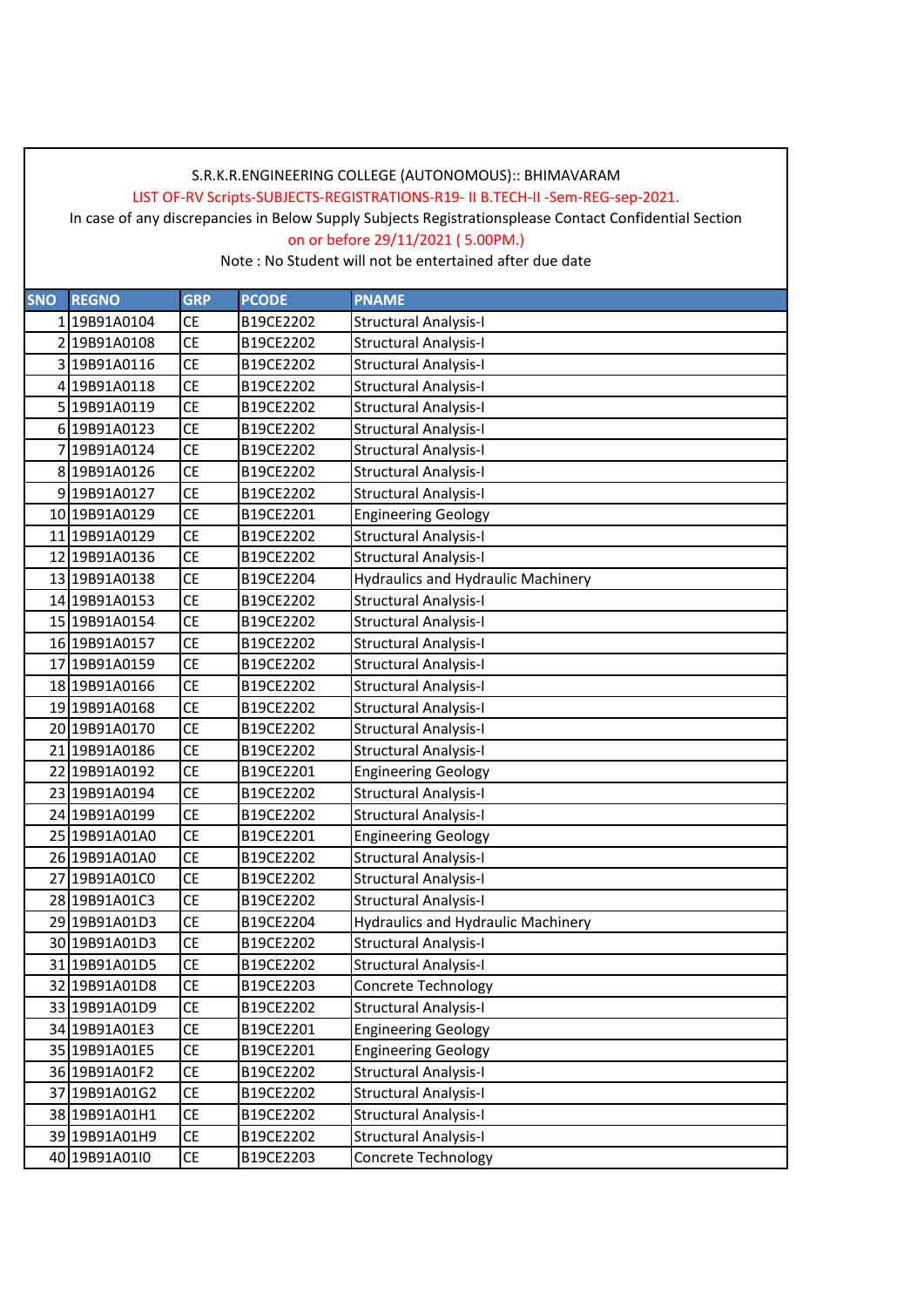LIST OF-RV Scripts-SUBJECTS-REGISTRATIONS-R19- II B.TECH-II -Sem-REG-sep-2021.

In case of any discrepancies in Below Supply Subjects Registrationsplease Contact Confidential Section

on or before 29/11/2021 ( 5.00PM.)

| <b>SNO</b> | <b>REGNO</b>  | <b>GRP</b>  | <b>PCODE</b> | <b>PNAME</b>                           |
|------------|---------------|-------------|--------------|----------------------------------------|
|            | 41 19B91A0204 | EEE         | B19EE2203    | Signals and Systems                    |
|            | 42 19B91A0237 | EEE         | B19ME2207    | <b>Prime Movers and Pumps</b>          |
|            | 43 19B91A0244 | EEE         | B19HS2201    | Management and Organizational Behavior |
|            | 44 19B91A0244 | EEE         | B19EE2203    | Signals and Systems                    |
|            | 45 19B91A0251 | EEE         | B19HS2201    | Management and Organizational Behavior |
|            | 46 19B91A0259 | EEE         | B19EE2203    | Signals and Systems                    |
|            | 47 19B91A0260 | EEE         | B19EE2203    | Signals and Systems                    |
|            | 48 19B91A0270 | EEE         | B19EE2203    | Signals and Systems                    |
|            | 49 19B91A0274 | EEE         | B19EE2203    | Signals and Systems                    |
|            | 50 19B91A0276 | EEE         | B19CS2209    | OOPs through JAVA                      |
|            | 51 19B91A0276 | EEE         | B19EE2201    | <b>Electrical Machines-I</b>           |
|            | 52 19B91A0277 | EEE         | B19EE2201    | <b>Electrical Machines-I</b>           |
|            | 53 19B91A0291 | EEE         | B19HS2201    | Management and Organizational Behavior |
|            | 54 19B91A0297 | EEE         | B19ME2207    | Prime Movers and Pumps                 |
|            | 55 19B91A0297 | EEE         | B19EE2203    | Signals and Systems                    |
|            | 56 19B91A0298 | EEE         | B19ME2207    | <b>Prime Movers and Pumps</b>          |
|            | 57 19B91A0298 | EEE         | B19CS2209    | OOPs through JAVA                      |
|            | 58 19B91A0299 | <b>EEE</b>  | B19ME2207    | Prime Movers and Pumps                 |
|            | 59 19B91A02A8 | EEE         | B19CS2209    | OOPs through JAVA                      |
|            | 60 19B91A02B1 | EEE         | B19HS2201    | Management and Organizational Behavior |
|            | 61 19B91A02B3 | EEE         | B19CS2209    | OOPs through JAVA                      |
|            | 62 19B91A02B4 | EEE         | B19HS2201    | Management and Organizational Behavior |
|            | 63 19B91A02B6 | EEE         | B19EE2203    | Signals and Systems                    |
|            | 64 19B91A02B7 | EEE         | B19EE2201    | <b>Electrical Machines-I</b>           |
|            | 65 19B91A02B7 | EEE         | B19EE2202    | Digital Electronics and Logic Design   |
|            | 66 19B91A02D3 | EEE         | B19EE2203    | Signals and Systems                    |
|            | 67 19B91A02E2 | EEE         | B19CS2209    | OOPs through JAVA                      |
|            | 68 19B91A02E5 | <b>EEE</b>  | B19CS2209    | OOPs through JAVA                      |
|            | 69 19B91A02F4 | EEE         | B19CS2209    | OOPs through JAVA                      |
|            | 70 19B91A02G1 | EEE         | B19CS2209    | OOPs through JAVA                      |
|            | 71 19B91A02H1 | EEE         | B19EE2203    | Signals and Systems                    |
|            | 72 19B91A02H8 | EEE         | B19EE2203    | Signals and Systems                    |
|            | 73 19B91A02I1 | EEE         | B19ME2207    | <b>Prime Movers and Pumps</b>          |
|            | 74 19B91A02I3 | <b>EEE</b>  | B19EE2202    | Digital Electronics and Logic Design   |
|            | 75 19B91A02K0 | EEE         | B19EE2203    | Signals and Systems                    |
|            | 76 19B91A02K1 | EEE         | B19EE2203    | Signals and Systems                    |
|            | 77 19B91A02K8 | EEE         | B19EE2203    | Signals and Systems                    |
|            | 78 19B91A02L7 | EEE         | B19EE2203    | Signals and Systems                    |
|            | 79 19B91A02M0 | EEE         | B19EE2203    | Signals and Systems                    |
|            | 80 19B91A0301 | <b>MECH</b> | B19BS2201    | Mathematics-IV                         |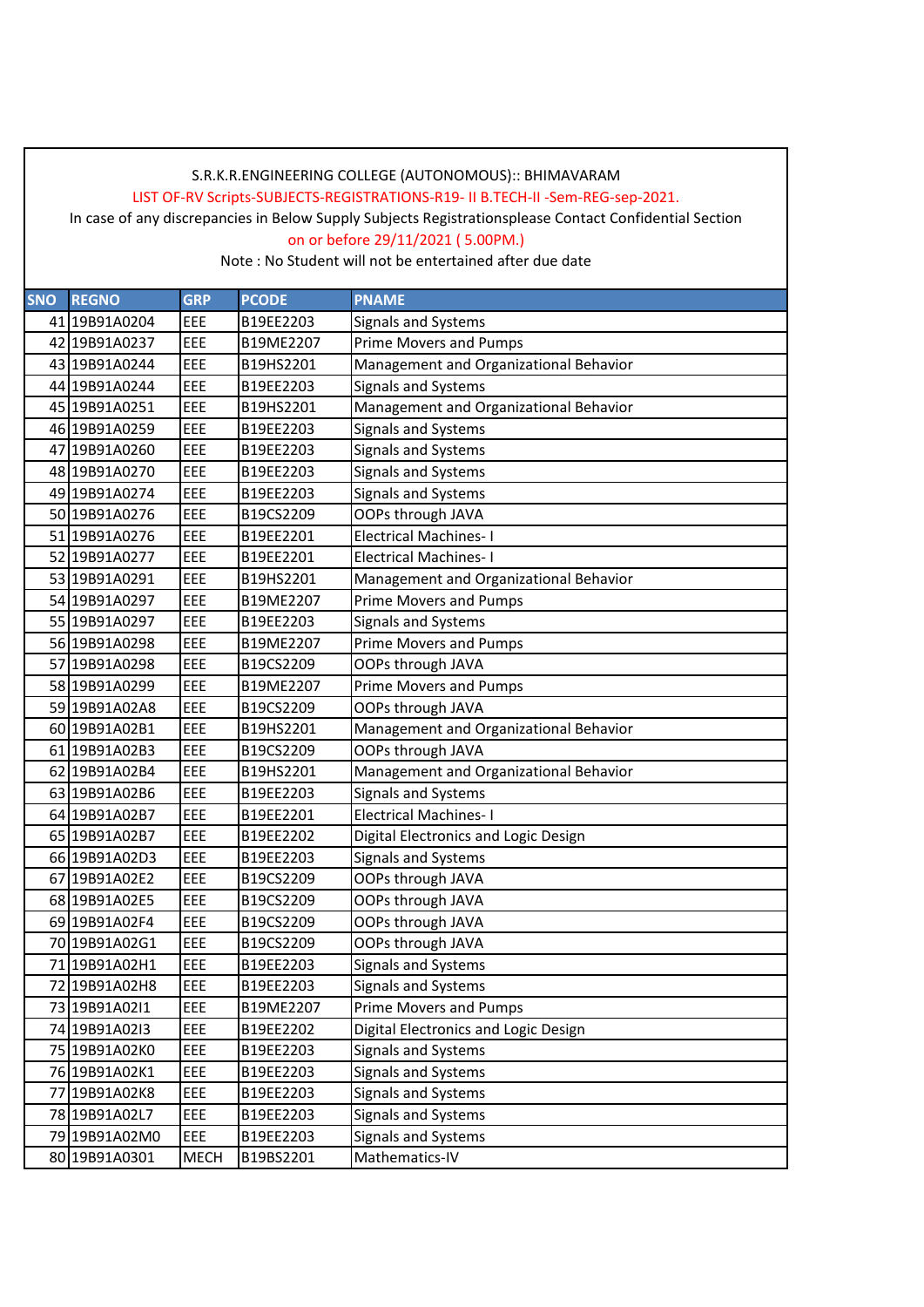LIST OF-RV Scripts-SUBJECTS-REGISTRATIONS-R19- II B.TECH-II -Sem-REG-sep-2021.

In case of any discrepancies in Below Supply Subjects Registrationsplease Contact Confidential Section

on or before 29/11/2021 ( 5.00PM.)

| <b>SNO</b> | <b>REGNO</b>   | <b>GRP</b>  | <b>PCODE</b> | <b>PNAME</b>                                   |
|------------|----------------|-------------|--------------|------------------------------------------------|
|            | 81 19B91A0304  | <b>MECH</b> | B19BS2201    | Mathematics-IV                                 |
|            | 82 19B91A0310  | <b>MECH</b> | B19BS2201    | Mathematics-IV                                 |
|            | 83 19B91A0326  | <b>MECH</b> | B19HS2202    | Managerial Economics and Financial Accountancy |
|            | 84 19B91A0326  | <b>MECH</b> | B19ME2201    | <b>Advanced Strength of Materials</b>          |
|            | 85 19B91A0327  | <b>MECH</b> | B19HS2202    | Managerial Economics and Financial Accountancy |
|            | 86 19B91A0337  | MECH        | B19ME2201    | <b>Advanced Strength of Materials</b>          |
|            | 87 19B91A0342  | <b>MECH</b> | B19ME2201    | <b>Advanced Strength of Materials</b>          |
|            | 88 19B91A0343  | <b>MECH</b> | B19ME2201    | <b>Advanced Strength of Materials</b>          |
|            | 89 19B91A0344  | <b>MECH</b> | B19HS2202    | Managerial Economics and Financial Accountancy |
|            | 90 19B91A0345  | <b>MECH</b> | B19ME2201    | <b>Advanced Strength of Materials</b>          |
|            | 91 19B91A0347  | <b>MECH</b> | B19ME2202    | <b>Applied Thermal Engineering</b>             |
|            | 92 19B91A0348  | <b>MECH</b> | B19ME2203    | Metal Cutting and Machine Tools                |
|            | 93 19B91A0348  | <b>MECH</b> | B19ME2202    | <b>Applied Thermal Engineering</b>             |
|            | 94 19B91A0349  | <b>MECH</b> | B19BS2201    | Mathematics-IV                                 |
|            | 95 19B91A0351  | <b>MECH</b> | B19ME2204    | <b>Fluid Mechanics</b>                         |
|            | 96 19B91A0351  | <b>MECH</b> | B19ME2202    | <b>Applied Thermal Engineering</b>             |
|            | 97 19B91A0354  | <b>MECH</b> | B19BS2201    | Mathematics-IV                                 |
|            | 98 19B91A0354  | <b>MECH</b> | B19ME2202    | Applied Thermal Engineering                    |
|            | 99 19B91A0357  | <b>MECH</b> | B19ME2202    | <b>Applied Thermal Engineering</b>             |
|            | 100 19B91A0361 | <b>MECH</b> | B19ME2204    | <b>Fluid Mechanics</b>                         |
|            | 101 19B91A0362 | <b>MECH</b> | B19ME2203    | Metal Cutting and Machine Tools                |
|            | 102 19B91A0362 | <b>MECH</b> | B19HS2202    | Managerial Economics and Financial Accountancy |
|            | 103 19B91A0363 | <b>MECH</b> | B19BS2201    | Mathematics-IV                                 |
|            | 104 19B91A0363 | <b>MECH</b> | B19ME2201    | <b>Advanced Strength of Materials</b>          |
|            | 105 19B91A0371 | <b>MECH</b> | B19HS2202    | Managerial Economics and Financial Accountancy |
|            | 106 19B91A0374 | <b>MECH</b> | B19BS2201    | Mathematics-IV                                 |
|            | 107 19B91A0378 | <b>MECH</b> | B19HS2202    | Managerial Economics and Financial Accountancy |
|            | 108 19B91A0378 | <b>MECH</b> | B19ME2201    | <b>Advanced Strength of Materials</b>          |
|            | 109 19B91A0378 | <b>MECH</b> | B19ME2202    | <b>Applied Thermal Engineering</b>             |
|            | 110 19B91A0384 | <b>MECH</b> | B19ME2204    | <b>Fluid Mechanics</b>                         |
|            | 111 19B91A0393 | <b>MECH</b> | B19HS2202    | Managerial Economics and Financial Accountancy |
|            | 112 19B91A0397 | <b>MECH</b> | B19HS2202    | Managerial Economics and Financial Accountancy |
|            | 113 19B91A0397 | <b>MECH</b> | B19ME2201    | <b>Advanced Strength of Materials</b>          |
|            | 114 19B91A0397 | <b>MECH</b> | B19ME2202    | <b>Applied Thermal Engineering</b>             |
|            | 115 19B91A03A1 | <b>MECH</b> | B19ME2204    | <b>Fluid Mechanics</b>                         |
|            | 116 19B91A03A1 | <b>MECH</b> | B19HS2202    | Managerial Economics and Financial Accountancy |
|            | 117 19B91A03A1 | <b>MECH</b> | B19ME2201    | <b>Advanced Strength of Materials</b>          |
|            | 118 19B91A03A5 | <b>MECH</b> | B19BS2201    | Mathematics-IV                                 |
|            | 119 19B91A03A5 | <b>MECH</b> | B19ME2201    | <b>Advanced Strength of Materials</b>          |
|            | 120 19B91A03A6 | <b>MECH</b> | B19ME2204    | <b>Fluid Mechanics</b>                         |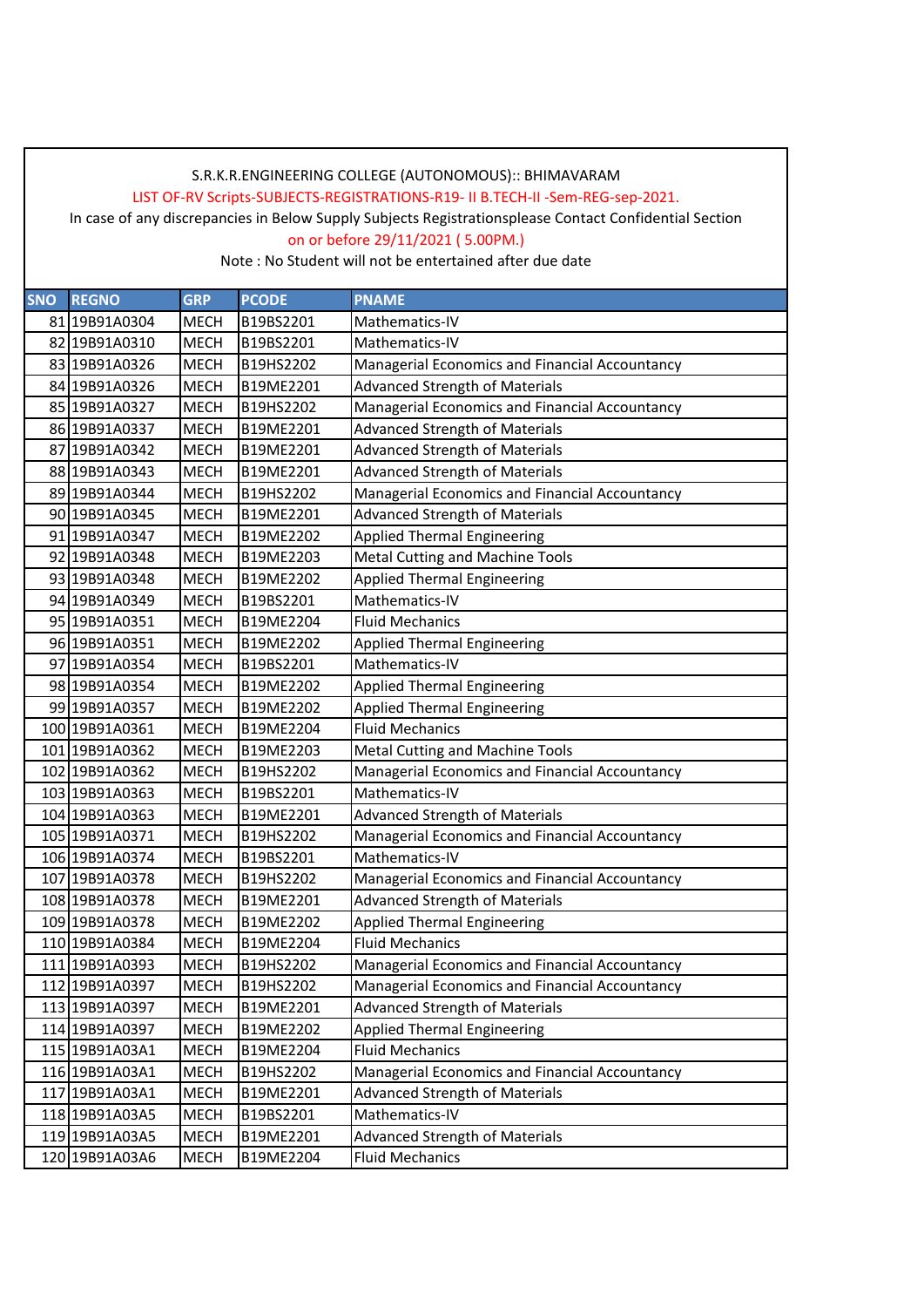LIST OF-RV Scripts-SUBJECTS-REGISTRATIONS-R19- II B.TECH-II -Sem-REG-sep-2021.

In case of any discrepancies in Below Supply Subjects Registrationsplease Contact Confidential Section

on or before 29/11/2021 ( 5.00PM.)

| <b>SNO</b><br><b>REGNO</b> | <b>GRP</b>  | <b>PCODE</b> | <b>PNAME</b>                                   |
|----------------------------|-------------|--------------|------------------------------------------------|
| 121 19B91A03B0             | <b>MECH</b> | B19ME2203    | Metal Cutting and Machine Tools                |
| 122 19B91A03B2             | <b>MECH</b> | B19ME2204    | <b>Fluid Mechanics</b>                         |
| 123 19B91A03B6             | <b>MECH</b> | B19ME2204    | <b>Fluid Mechanics</b>                         |
| 124 19B91A03B6             | <b>MECH</b> | B19BS2201    | Mathematics-IV                                 |
| 125 19B91A03B7             | <b>MECH</b> | B19ME2204    | <b>Fluid Mechanics</b>                         |
| 126 19B91A03B7             | <b>MECH</b> | B19ME2201    | <b>Advanced Strength of Materials</b>          |
| 127 19B91A03C5             | <b>MECH</b> | B19HS2202    | Managerial Economics and Financial Accountancy |
| 128 19B91A03C5             | <b>MECH</b> | B19BS2201    | Mathematics-IV                                 |
| 129 19B91A03C5             | <b>MECH</b> | B19ME2201    | <b>Advanced Strength of Materials</b>          |
| 130 19B91A03C6             | <b>MECH</b> | B19ME2204    | <b>Fluid Mechanics</b>                         |
| 131 19B91A03C6             | <b>MECH</b> | B19BS2201    | Mathematics-IV                                 |
| 132 19B91A03C9             | <b>MECH</b> | B19HS2202    | Managerial Economics and Financial Accountancy |
| 133 19B91A03C9             | <b>MECH</b> | B19BS2201    | Mathematics-IV                                 |
| 134 19B91A03D0             | <b>MECH</b> | B19ME2203    | Metal Cutting and Machine Tools                |
| 135 19B91A03D0             | <b>MECH</b> | B19HS2202    | Managerial Economics and Financial Accountancy |
| 136 19B91A03D0             | <b>MECH</b> | B19BS2201    | Mathematics-IV                                 |
| 137 19B91A03D0             | <b>MECH</b> | B19ME2201    | <b>Advanced Strength of Materials</b>          |
| 138 19B91A03D2             | <b>MECH</b> | B19ME2202    | <b>Applied Thermal Engineering</b>             |
| 139 19B91A03D5             | <b>MECH</b> | B19ME2204    | <b>Fluid Mechanics</b>                         |
| 140 19B91A03D5             | <b>MECH</b> | B19ME2202    | <b>Applied Thermal Engineering</b>             |
| 141 19B91A03D7             | <b>MECH</b> | B19ME2204    | <b>Fluid Mechanics</b>                         |
| 142 19B91A03E5             | <b>MECH</b> | B19HS2202    | Managerial Economics and Financial Accountancy |
| 143 19B91A03E5             | <b>MECH</b> | B19ME2201    | <b>Advanced Strength of Materials</b>          |
| 144 19B91A03F0             | <b>MECH</b> | B19ME2204    | <b>Fluid Mechanics</b>                         |
| 145 19B91A03F3             | <b>MECH</b> | B19ME2204    | <b>Fluid Mechanics</b>                         |
| 146 19B91A03F3             | <b>MECH</b> | B19BS2201    | Mathematics-IV                                 |
| 147 19B91A03F7             | <b>MECH</b> | B19ME2201    | <b>Advanced Strength of Materials</b>          |
| 148 19B91A03G4             | <b>MECH</b> | B19ME2204    | <b>Fluid Mechanics</b>                         |
| 149 19B91A03G7             | <b>MECH</b> | B19ME2204    | <b>Fluid Mechanics</b>                         |
| 150 19B91A03G9             | <b>MECH</b> | B19ME2203    | Metal Cutting and Machine Tools                |
| 151 19B91A03G9             | <b>MECH</b> | B19ME2204    | <b>Fluid Mechanics</b>                         |
| 152 19B91A03G9             | MECH        | B19BS2201    | Mathematics-IV                                 |
| 153 19B91A03H0             | <b>MECH</b> | B19ME2203    | <b>Metal Cutting and Machine Tools</b>         |
| 154 19B91A03H0             | MECH        | B19HS2202    | Managerial Economics and Financial Accountancy |
| 155 19B91A03H0             | <b>MECH</b> | B19BS2201    | Mathematics-IV                                 |
| 156 19B91A03H0             | <b>MECH</b> | B19ME2202    | <b>Applied Thermal Engineering</b>             |
| 157 19B91A03H4             | <b>MECH</b> | B19ME2204    | <b>Fluid Mechanics</b>                         |
| 158 19B91A03H4             | <b>MECH</b> | B19BS2201    | Mathematics-IV                                 |
| 159 19B91A03H5             | <b>MECH</b> | B19HS2202    | Managerial Economics and Financial Accountancy |
| 160 19B91A03H5             | <b>MECH</b> | B19ME2201    | <b>Advanced Strength of Materials</b>          |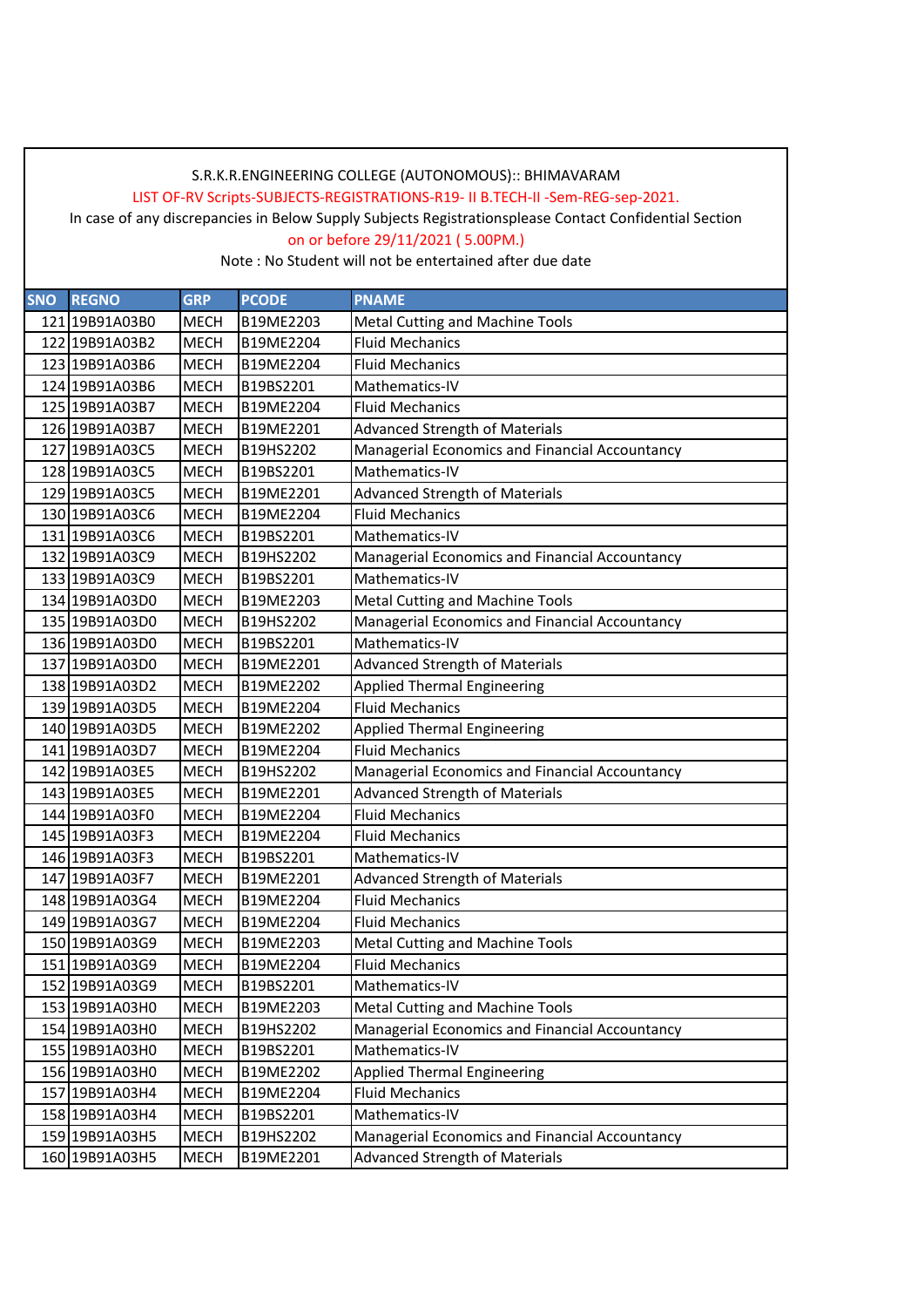LIST OF-RV Scripts-SUBJECTS-REGISTRATIONS-R19- II B.TECH-II -Sem-REG-sep-2021.

In case of any discrepancies in Below Supply Subjects Registrationsplease Contact Confidential Section

on or before 29/11/2021 ( 5.00PM.)

| <b>SNO</b> | <b>REGNO</b>   | <b>GRP</b>  | <b>PCODE</b> | <b>PNAME</b>                                   |
|------------|----------------|-------------|--------------|------------------------------------------------|
|            | 161 19B91A03H7 | <b>MECH</b> | B19HS2202    | Managerial Economics and Financial Accountancy |
|            | 162 19B91A03H7 | <b>MECH</b> | B19ME2202    | <b>Applied Thermal Engineering</b>             |
|            | 163 19B91A0314 | <b>MECH</b> | B19ME2201    | <b>Advanced Strength of Materials</b>          |
|            | 164 19B91A0314 | <b>MECH</b> | B19ME2202    | <b>Applied Thermal Engineering</b>             |
|            | 165 19B91A0315 | <b>MECH</b> | B19ME2201    | <b>Advanced Strength of Materials</b>          |
|            | 166 19B91A0316 | <b>MECH</b> | B19ME2201    | <b>Advanced Strength of Materials</b>          |
|            | 167 19B91A03J0 | <b>MECH</b> | B19ME2201    | <b>Advanced Strength of Materials</b>          |
|            | 168 19B91A03L2 | <b>MECH</b> | B19HS2202    | Managerial Economics and Financial Accountancy |
|            | 169 19B91A03L3 | <b>MECH</b> | B19HS2202    | Managerial Economics and Financial Accountancy |
|            | 170 19B91A03L8 | <b>MECH</b> | B19HS2202    | Managerial Economics and Financial Accountancy |
|            | 171 19B91A03L8 | <b>MECH</b> | B19ME2202    | <b>Applied Thermal Engineering</b>             |
|            | 172 19B91A03M1 | <b>MECH</b> | B19BS2201    | Mathematics-IV                                 |
|            | 173 19B91A03N5 | <b>MECH</b> | B19ME2204    | <b>Fluid Mechanics</b>                         |
|            | 174 19B91A03N5 | <b>MECH</b> | B19ME2201    | <b>Advanced Strength of Materials</b>          |
|            | 175 19B91A03N8 | <b>MECH</b> | B19ME2201    | <b>Advanced Strength of Materials</b>          |
|            | 176 19B91A03N9 | <b>MECH</b> | B19ME2204    | <b>Fluid Mechanics</b>                         |
|            | 177 19B91A03N9 | <b>MECH</b> | B19HS2202    | Managerial Economics and Financial Accountancy |
|            | 178 19B91A03P6 | <b>MECH</b> | B19ME2204    | <b>Fluid Mechanics</b>                         |
|            | 179 19B91A03P6 | <b>MECH</b> | B19BS2201    | Mathematics-IV                                 |
|            | 180 19B91A03Q4 | <b>MECH</b> | B19ME2203    | Metal Cutting and Machine Tools                |
|            | 181 19B91A03Q4 | <b>MECH</b> | B19BS2201    | Mathematics-IV                                 |
|            | 182 19B91A03R0 | <b>MECH</b> | B19ME2203    | <b>Metal Cutting and Machine Tools</b>         |
|            | 183 19B91A03R0 | <b>MECH</b> | B19ME2204    | <b>Fluid Mechanics</b>                         |
|            | 184 19B91A03R6 | <b>MECH</b> | B19HS2202    | Managerial Economics and Financial Accountancy |
|            | 185 19B91A03R7 | <b>MECH</b> | B19ME2201    | <b>Advanced Strength of Materials</b>          |
|            | 186 19B91A0401 | <b>ECE</b>  | B19EC2201    | <b>Electronic Circuit Analysis</b>             |
|            | 187 19B91A0403 | ECE         | B19EC2202    | Electromagnetic Waves and Transmission Lines   |
|            | 188 19B91A0407 | ECE         | B19EC2203    | <b>Analog Communications</b>                   |
|            | 189 19B91A0411 | ECE         | B19EC2203    | <b>Analog Communications</b>                   |
|            | 190 19B91A0417 | ECE         | B19EC2203    | <b>Analog Communications</b>                   |
|            | 191 19B91A0423 | ECE         | B19CS2209    | OOPs through JAVA                              |
|            | 192 19B91A0423 | ECE         | B19EC2203    | Analog Communications                          |
|            | 193 19B91A0424 | ECE         | B19EC2204    | Computer Architecture and Organization         |
|            | 194 19B91A0427 | ECE         | B19EC2201    | <b>Electronic Circuit Analysis</b>             |
|            | 195 19B91A0431 | ECE         | B19EC2204    | Computer Architecture and Organization         |
|            | 196 19B91A0431 | ECE         | B19CS2209    | OOPs through JAVA                              |
|            | 197 19B91A0441 | ECE         | B19HS2201    | Management and Organizational Behavior         |
|            | 198 19B91A0449 | ECE         | B19EC2204    | <b>Computer Architecture and Organization</b>  |
|            | 199 19B91A0449 | ECE         | B19EC2201    | <b>Electronic Circuit Analysis</b>             |
|            | 200 19B91A0455 | ECE         | B19EC2203    | <b>Analog Communications</b>                   |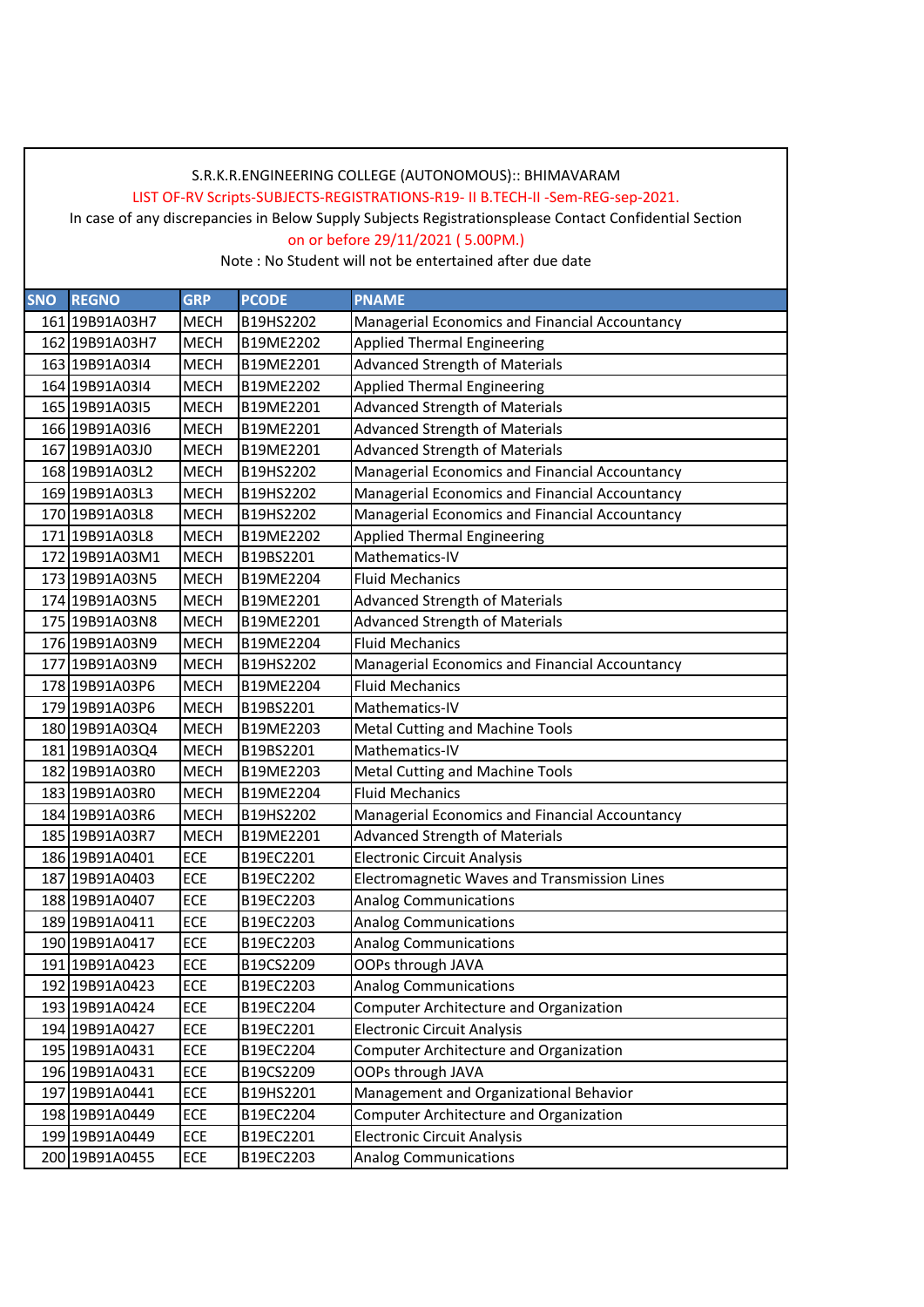LIST OF-RV Scripts-SUBJECTS-REGISTRATIONS-R19- II B.TECH-II -Sem-REG-sep-2021.

In case of any discrepancies in Below Supply Subjects Registrationsplease Contact Confidential Section

on or before 29/11/2021 ( 5.00PM.)

| <b>SNO</b> | <b>REGNO</b>   | <b>GRP</b> | <b>PCODE</b> | <b>PNAME</b>                                  |
|------------|----------------|------------|--------------|-----------------------------------------------|
|            | 201 19B91A0466 | <b>ECE</b> | B19EC2202    | Electromagnetic Waves and Transmission Lines  |
|            | 202 19B91A0470 | <b>ECE</b> | B19EC2204    | Computer Architecture and Organization        |
|            | 203 19B91A0473 | ECE        | B19EC2202    | Electromagnetic Waves and Transmission Lines  |
|            | 204 19B91A0475 | ECE        | B19EC2204    | <b>Computer Architecture and Organization</b> |
|            | 205 19B91A0481 | ECE        | B19EC2204    | Computer Architecture and Organization        |
|            | 206 19B91A0481 | <b>ECE</b> | B19HS2201    | Management and Organizational Behavior        |
|            | 207 19B91A0481 | ECE        | B19EC2201    | <b>Electronic Circuit Analysis</b>            |
|            | 208 19B91A0481 | ECE        | B19EC2203    | <b>Analog Communications</b>                  |
|            | 209 19B91A0486 | <b>ECE</b> | B19EC2204    | Computer Architecture and Organization        |
|            | 210 19B91A0486 | ECE        | B19EC2201    | <b>Electronic Circuit Analysis</b>            |
|            | 211 19B91A0486 | ECE        | B19EC2203    | <b>Analog Communications</b>                  |
|            | 212 19B91A0493 | <b>ECE</b> | B19EC2202    | Electromagnetic Waves and Transmission Lines  |
|            | 213 19B91A0498 | ECE        | B19EC2204    | Computer Architecture and Organization        |
|            | 214 19B91A0498 | ECE        | B19CS2209    | OOPs through JAVA                             |
|            | 215 19B91A0498 | ECE        | B19HS2201    | Management and Organizational Behavior        |
|            | 216 19B91A0499 | <b>ECE</b> | B19EC2204    | Computer Architecture and Organization        |
|            | 217 19B91A0499 | ECE        | B19CS2209    | OOPs through JAVA                             |
|            | 218 19B91A0499 | ECE        | B19EC2203    | <b>Analog Communications</b>                  |
|            | 219 19B91A04A2 | ECE        | B19EC2204    | Computer Architecture and Organization        |
|            | 220 19B91A04B2 | ECE        | B19EC2202    | Electromagnetic Waves and Transmission Lines  |
|            | 221 19B91A04B4 | ECE        | B19EC2204    | Computer Architecture and Organization        |
|            | 222 19B91A04B4 | <b>ECE</b> | B19CS2209    | OOPs through JAVA                             |
|            | 223 19B91A04B4 | ECE        | B19EC2201    | <b>Electronic Circuit Analysis</b>            |
|            | 224 19B91A04B5 | ECE        | B19EC2204    | <b>Computer Architecture and Organization</b> |
|            | 225 19B91A04B5 | ECE        | B19CS2209    | OOPs through JAVA                             |
|            | 226 19B91A04B5 | <b>ECE</b> | B19HS2201    | Management and Organizational Behavior        |
|            | 227 19B91A04B5 | ECE        | B19EC2202    | Electromagnetic Waves and Transmission Lines  |
|            | 228 19B91A04B5 | ECE        | B19EC2203    | <b>Analog Communications</b>                  |
|            | 229 19B91A04B6 | <b>ECE</b> | B19HS2201    | Management and Organizational Behavior        |
|            | 230 19B91A04B6 | ECE        | B19EC2201    | <b>Electronic Circuit Analysis</b>            |
|            | 231 19B91A04B6 | ECE        | B19EC2202    | Electromagnetic Waves and Transmission Lines  |
|            | 232 19B91A04B6 | ECE        | B19EC2203    | <b>Analog Communications</b>                  |
|            | 233 19B91A04B7 | ECE        | B19EC2204    | Computer Architecture and Organization        |
|            | 234 19B91A04B7 | ECE        | B19HS2201    | Management and Organizational Behavior        |
|            | 235 19B91A04B7 | ECE        | B19EC2202    | Electromagnetic Waves and Transmission Lines  |
|            | 236 19B91A04B7 | ECE        | B19EC2203    | <b>Analog Communications</b>                  |
|            | 237 19B91A04C1 | ECE        | B19CS2209    | OOPs through JAVA                             |
|            | 238 19B91A04C1 | ECE        | B19EC2203    | <b>Analog Communications</b>                  |
|            | 239 19B91A04C2 | ECE        | B19EC2201    | <b>Electronic Circuit Analysis</b>            |
|            | 240 19B91A04C2 | ECE        | B19EC2203    | <b>Analog Communications</b>                  |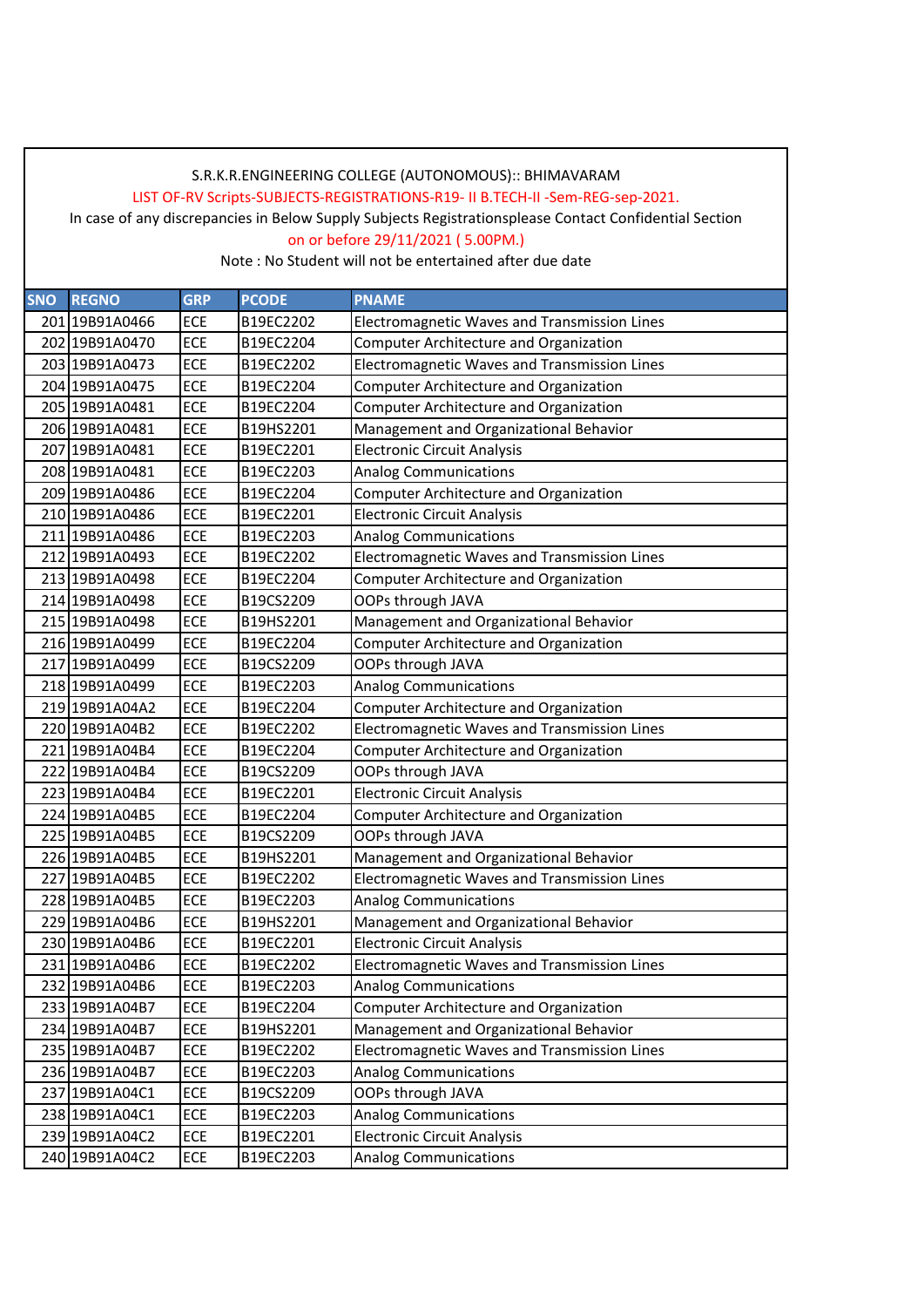LIST OF-RV Scripts-SUBJECTS-REGISTRATIONS-R19- II B.TECH-II -Sem-REG-sep-2021.

In case of any discrepancies in Below Supply Subjects Registrationsplease Contact Confidential Section

on or before 29/11/2021 ( 5.00PM.)

| <b>SNO</b> | <b>REGNO</b>   | <b>GRP</b> | <b>PCODE</b> | <b>PNAME</b>                                  |
|------------|----------------|------------|--------------|-----------------------------------------------|
|            | 241 19B91A04C4 | <b>ECE</b> | B19HS2201    | Management and Organizational Behavior        |
|            | 242 19B91A04C4 | <b>ECE</b> | B19EC2203    | <b>Analog Communications</b>                  |
|            | 243 19B91A04C8 | <b>ECE</b> | B19CS2209    | OOPs through JAVA                             |
|            | 244 19B91A04C9 | <b>ECE</b> | B19EC2202    | Electromagnetic Waves and Transmission Lines  |
|            | 245 19B91A04C9 | <b>ECE</b> | B19EC2203    | <b>Analog Communications</b>                  |
|            | 246 19B91A04D8 | <b>ECE</b> | B19CS2209    | OOPs through JAVA                             |
|            | 247 19B91A04E0 | <b>ECE</b> | B19CS2209    | OOPs through JAVA                             |
|            | 248 19B91A04E0 | <b>ECE</b> | B19EC2202    | Electromagnetic Waves and Transmission Lines  |
|            | 249 19B91A04E0 | <b>ECE</b> | B19EC2203    | <b>Analog Communications</b>                  |
|            | 250 19B91A04E8 | <b>ECE</b> | B19HS2201    | Management and Organizational Behavior        |
|            | 251 19B91A04E8 | <b>ECE</b> | B19EC2202    | Electromagnetic Waves and Transmission Lines  |
|            | 252 19B91A04E8 | <b>ECE</b> | B19EC2203    | <b>Analog Communications</b>                  |
|            | 253 19B91A04E9 | <b>ECE</b> | B19EC2204    | <b>Computer Architecture and Organization</b> |
|            | 254 19B91A04E9 | <b>ECE</b> | B19CS2209    | OOPs through JAVA                             |
|            | 255 19B91A04E9 | <b>ECE</b> | B19HS2201    | Management and Organizational Behavior        |
|            | 256 19B91A04E9 | <b>ECE</b> | B19EC2202    | Electromagnetic Waves and Transmission Lines  |
|            | 257 19B91A04F0 | <b>ECE</b> | B19HS2201    | Management and Organizational Behavior        |
|            | 258 19B91A04G1 | <b>ECE</b> | B19EC2204    | Computer Architecture and Organization        |
|            | 259 19B91A04G1 | <b>ECE</b> | B19EC2203    | <b>Analog Communications</b>                  |
|            | 260 19B91A04G5 | <b>ECE</b> | B19CS2209    | OOPs through JAVA                             |
|            | 261 19B91A04G5 | <b>ECE</b> | B19HS2201    | Management and Organizational Behavior        |
|            | 262 19B91A04H5 | <b>ECE</b> | B19EC2202    | Electromagnetic Waves and Transmission Lines  |
|            | 263 19B91A04H6 | <b>ECE</b> | B19CS2209    | OOPs through JAVA                             |
|            | 264 19B91A04H6 | <b>ECE</b> | B19EC2203    | <b>Analog Communications</b>                  |
|            | 265 19B91A04H7 | <b>ECE</b> | B19EC2203    | <b>Analog Communications</b>                  |
|            | 266 19B91A04J2 | <b>ECE</b> | B19EC2203    | <b>Analog Communications</b>                  |
|            | 267 19B91A04J7 | <b>ECE</b> | B19EC2204    | <b>Computer Architecture and Organization</b> |
|            | 268 19B91A04J7 | <b>ECE</b> | B19HS2201    | Management and Organizational Behavior        |
|            | 269 19B91A04K2 | <b>ECE</b> | B19EC2203    | <b>Analog Communications</b>                  |
|            | 270 19B91A04K3 | <b>ECE</b> | B19EC2204    | Computer Architecture and Organization        |
|            | 271 19B91A04K3 | <b>ECE</b> | B19HS2201    | Management and Organizational Behavior        |
|            | 272 19B91A04K7 | ECE        | B19CS2209    | OOPs through JAVA                             |
|            | 273 19B91A04K9 | ECE        | B19EC2202    | Electromagnetic Waves and Transmission Lines  |
|            | 274 19B91A04L7 | <b>ECE</b> | B19EC2203    | <b>Analog Communications</b>                  |
|            | 275 19B91A04L8 | ECE        | B19EC2203    | <b>Analog Communications</b>                  |
|            | 276 19B91A04L9 | ECE        | B19EC2204    | Computer Architecture and Organization        |
|            | 277 19B91A04L9 | <b>ECE</b> | B19CS2209    | OOPs through JAVA                             |
|            | 278 19B91A04M9 | ECE        | B19EC2202    | Electromagnetic Waves and Transmission Lines  |
|            | 279 19B91A04N5 | <b>ECE</b> | B19EC2202    | Electromagnetic Waves and Transmission Lines  |
|            | 280 19B91A04P5 | <b>ECE</b> | B19CS2209    | OOPs through JAVA                             |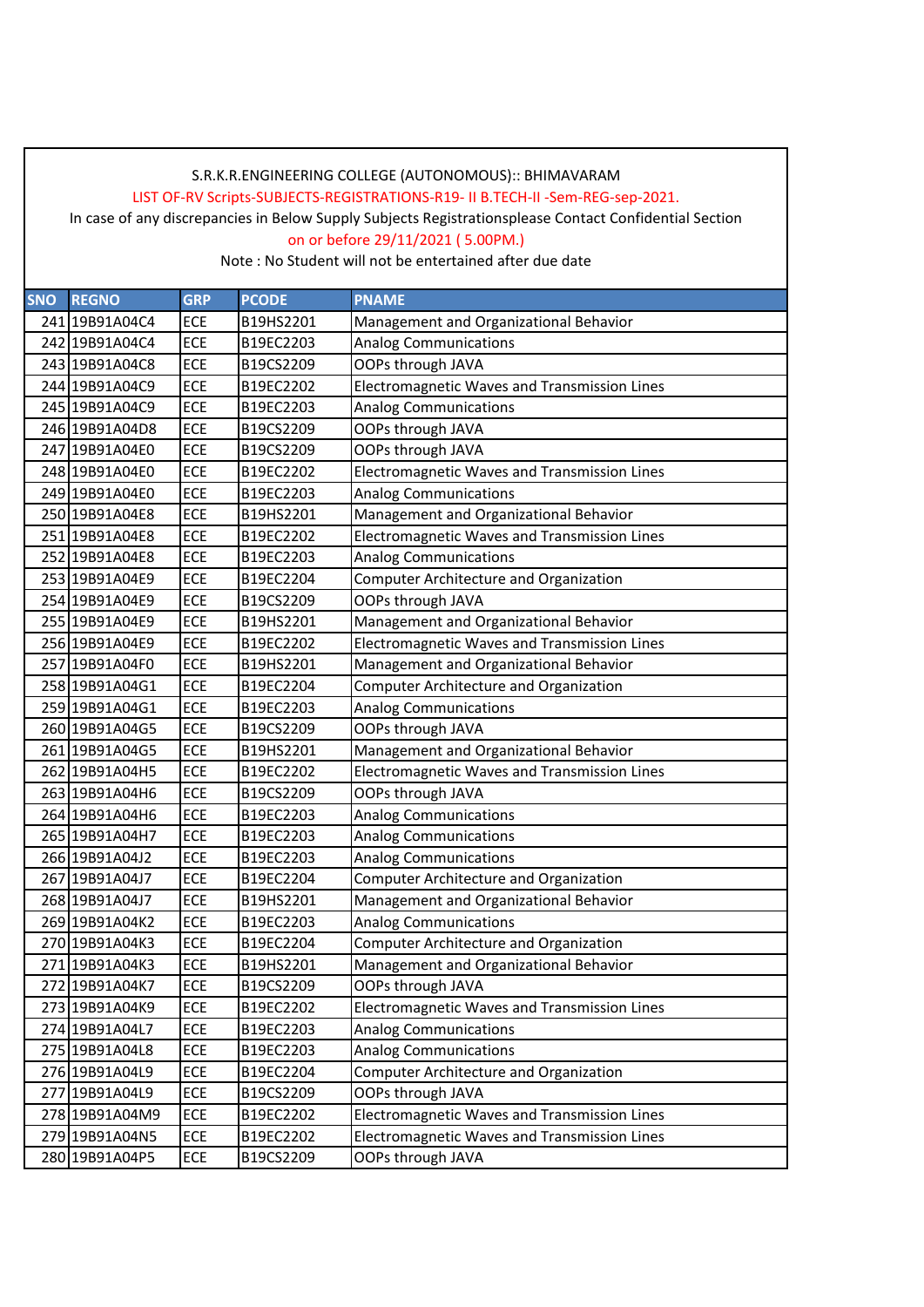LIST OF-RV Scripts-SUBJECTS-REGISTRATIONS-R19- II B.TECH-II -Sem-REG-sep-2021.

In case of any discrepancies in Below Supply Subjects Registrationsplease Contact Confidential Section

on or before 29/11/2021 ( 5.00PM.)

| <b>SNO</b> | <b>REGNO</b>   | <b>GRP</b> | <b>PCODE</b> | <b>PNAME</b>                           |
|------------|----------------|------------|--------------|----------------------------------------|
|            | 281 19B91A04Q6 | <b>ECE</b> | B19EC2204    | Computer Architecture and Organization |
|            | 282 19B91A0501 | <b>CSE</b> | B19CS2201    | <b>Advanced Java Programming</b>       |
|            | 283 19B91A0502 | <b>CSE</b> | B19CS2203    | Data Base Management Systems           |
|            | 284 19B91A0502 | <b>CSE</b> | B19CS2201    | <b>Advanced Java Programming</b>       |
|            | 285 19B91A0503 | <b>CSE</b> | B19CS2204    | Design and Analysis of Algorithms      |
|            | 286 19B91A0503 | <b>CSE</b> | B19CS2202    | <b>Operating Systems</b>               |
|            | 287 19B91A0519 | <b>CSE</b> | B19BS2202    | <b>Probability and Statistics</b>      |
|            | 288 19B91A0524 | <b>CSE</b> | B19CS2204    | Design and Analysis of Algorithms      |
|            | 289 19B91A0524 | <b>CSE</b> | B19CS2201    | <b>Advanced Java Programming</b>       |
|            | 290 19B91A0524 | <b>CSE</b> | B19CS2202    | <b>Operating Systems</b>               |
|            | 291 19B91A0531 | <b>CSE</b> | B19CS2203    | Data Base Management Systems           |
|            | 292 19B91A0531 | <b>CSE</b> | B19CS2204    | Design and Analysis of Algorithms      |
|            | 293 19B91A0531 | <b>CSE</b> | B19CS2201    | <b>Advanced Java Programming</b>       |
|            | 294 19B91A0545 | <b>CSE</b> | B19CS2203    | Data Base Management Systems           |
|            | 295 19B91A0545 | <b>CSE</b> | B19CS2201    | <b>Advanced Java Programming</b>       |
|            | 296 19B91A0549 | <b>CSE</b> | B19CS2203    | Data Base Management Systems           |
|            | 297 19B91A0549 | <b>CSE</b> | B19CS2201    | <b>Advanced Java Programming</b>       |
|            | 298 19B91A0560 | <b>CSE</b> | B19CS2202    | <b>Operating Systems</b>               |
|            | 299 19B91A0564 | <b>CSE</b> | B19CS2201    | <b>Advanced Java Programming</b>       |
|            | 300 19B91A0570 | <b>CSE</b> | B19CS2203    | Data Base Management Systems           |
|            | 301 19B91A0572 | <b>CSE</b> | B19CS2203    | Data Base Management Systems           |
|            | 302 19B91A0574 | <b>CSE</b> | B19CS2204    | Design and Analysis of Algorithms      |
|            | 303 19B91A0574 | <b>CSE</b> | B19BS2202    | <b>Probability and Statistics</b>      |
|            | 304 19B91A0574 | <b>CSE</b> | B19CS2201    | <b>Advanced Java Programming</b>       |
|            | 305 19B91A0576 | <b>CSE</b> | B19CS2201    | <b>Advanced Java Programming</b>       |
|            | 306 19B91A0583 | <b>CSE</b> | B19CS2203    | Data Base Management Systems           |
|            | 307 19B91A0583 | <b>CSE</b> | B19BS2202    | <b>Probability and Statistics</b>      |
|            | 308 19B91A0586 | <b>CSE</b> | B19CS2203    | Data Base Management Systems           |
|            | 309 19B91A05A6 | <b>CSE</b> | B19CS2203    | Data Base Management Systems           |
|            | 310 19B91A05A6 | <b>CSE</b> | B19CS2202    | <b>Operating Systems</b>               |
|            | 311 19B91A05A9 | <b>CSE</b> | B19CS2203    | Data Base Management Systems           |
|            | 312 19B91A05A9 | <b>CSE</b> | B19CS2204    | Design and Analysis of Algorithms      |
|            | 313 19B91A05D9 | <b>CSE</b> | B19CS2203    | Data Base Management Systems           |
|            | 314 19B91A05D9 | <b>CSE</b> | B19BS2202    | <b>Probability and Statistics</b>      |
|            | 315 19B91A05E2 | <b>CSE</b> | B19CS2203    | Data Base Management Systems           |
|            | 316 19B91A05E2 | <b>CSE</b> | B19CS2202    | <b>Operating Systems</b>               |
|            | 317 19B91A05E3 | <b>CSE</b> | B19CS2203    | Data Base Management Systems           |
|            | 318 19B91A05E4 | <b>CSE</b> | B19CS2203    | Data Base Management Systems           |
|            | 319 19B91A05E4 | <b>CSE</b> | B19BS2202    | <b>Probability and Statistics</b>      |
|            | 320 19B91A05E4 | <b>CSE</b> | B19CS2201    | <b>Advanced Java Programming</b>       |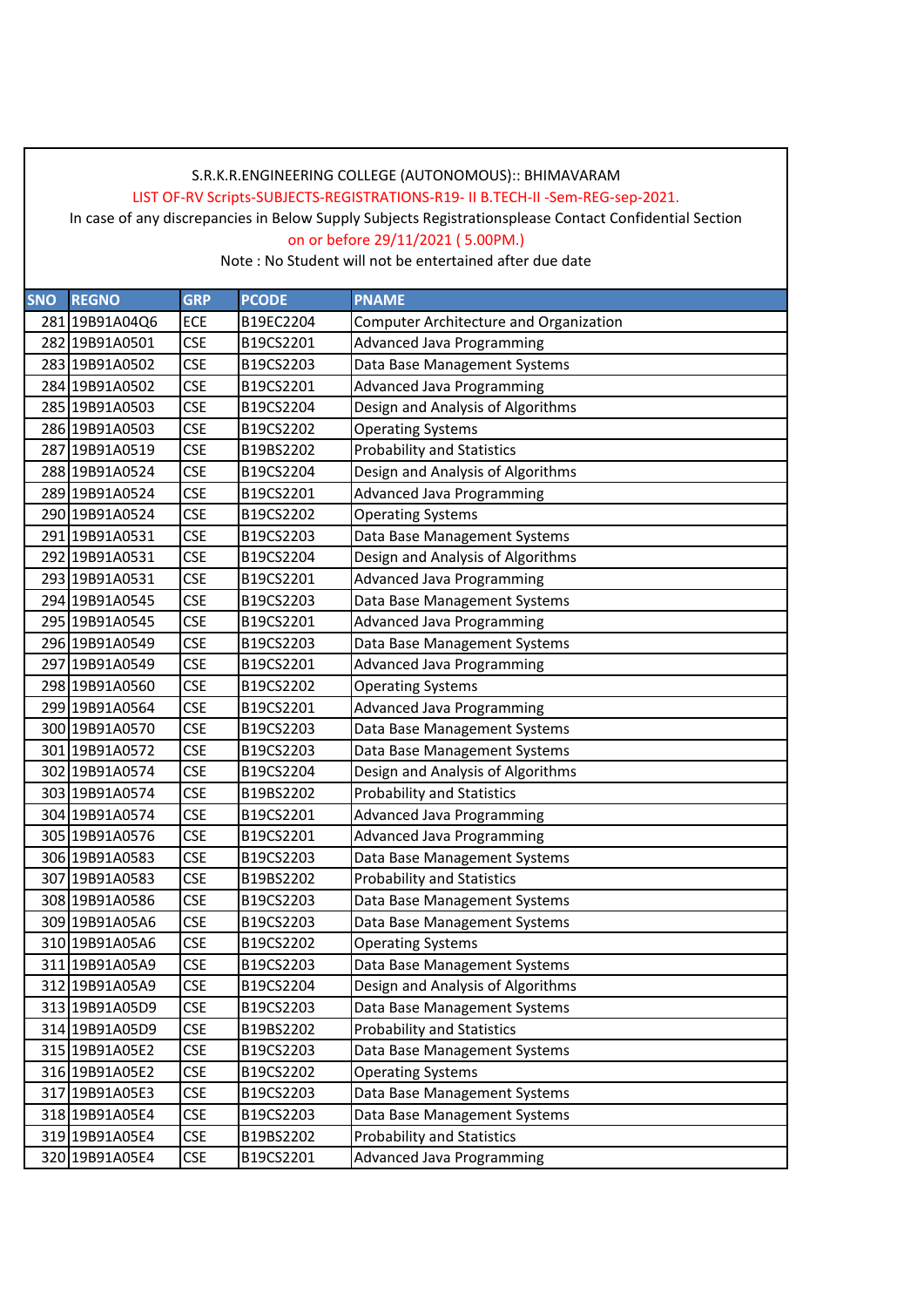LIST OF-RV Scripts-SUBJECTS-REGISTRATIONS-R19- II B.TECH-II -Sem-REG-sep-2021.

In case of any discrepancies in Below Supply Subjects Registrationsplease Contact Confidential Section

on or before 29/11/2021 ( 5.00PM.)

| SNO | <b>REGNO</b>   | <b>GRP</b> | <b>PCODE</b> | <b>PNAME</b>                      |
|-----|----------------|------------|--------------|-----------------------------------|
|     | 321 19B91A05E4 | <b>CSE</b> | B19CS2202    | <b>Operating Systems</b>          |
|     | 322 19B91A05F7 | <b>CSE</b> | B19CS2201    | <b>Advanced Java Programming</b>  |
|     | 323 19B91A0512 | <b>CSE</b> | B19CS2203    | Data Base Management Systems      |
|     | 324 19B91A05I4 | <b>CSE</b> | B19CS2203    | Data Base Management Systems      |
|     | 325 19B91A0514 | <b>CSE</b> | B19BS2202    | <b>Probability and Statistics</b> |
|     | 326 19B91A0515 | <b>CSE</b> | B19CS2203    | Data Base Management Systems      |
|     | 327 19B91A0515 | <b>CSE</b> | B19CS2202    | <b>Operating Systems</b>          |
|     | 328 19B91A05K1 | <b>CSE</b> | B19CS2203    | Data Base Management Systems      |
|     | 329 19B91A05K4 | <b>CSE</b> | B19CS2204    | Design and Analysis of Algorithms |
|     | 330 19B91A05L5 | <b>CSE</b> | B19CS2203    | Data Base Management Systems      |
|     | 331 19B91A05M2 | <b>CSE</b> | B19CS2203    | Data Base Management Systems      |
|     | 332 19B91A05M2 | <b>CSE</b> | B19CS2201    | <b>Advanced Java Programming</b>  |
|     | 333 19B91A05M4 | <b>CSE</b> | B19CS2203    | Data Base Management Systems      |
|     | 334 19B91A05M9 | <b>CSE</b> | B19CS2204    | Design and Analysis of Algorithms |
|     | 335 19B91A05N3 | <b>CSE</b> | B19CS2204    | Design and Analysis of Algorithms |
|     | 336 19B91A05N3 | <b>CSE</b> | B19CS2202    | <b>Operating Systems</b>          |
|     | 337 19B91A05N4 | <b>CSE</b> | B19CS2203    | Data Base Management Systems      |
|     | 338 19B91A05N4 | <b>CSE</b> | B19CS2204    | Design and Analysis of Algorithms |
|     | 339 19B91A05N4 | <b>CSE</b> | B19BS2202    | <b>Probability and Statistics</b> |
|     | 340 19B91A05N4 | <b>CSE</b> | B19CS2202    | <b>Operating Systems</b>          |
|     | 341 19B91A05Q0 | <b>CSE</b> | B19CS2201    | <b>Advanced Java Programming</b>  |
|     | 342 19B91A05Q6 | <b>CSE</b> | B19CS2203    | Data Base Management Systems      |
|     | 343 19B91A05Q6 | <b>CSE</b> | B19CS2201    | <b>Advanced Java Programming</b>  |
|     | 344 19B91A1220 | IT         | B19IT2202    | <b>Operating Systems</b>          |
|     | 345 19B91A1223 | IT         | B19IT2202    | <b>Operating Systems</b>          |
|     | 346 19B91A1230 | IT         | B19IT2203    | Database Management Systems       |
|     | 347 19B91A1233 | IT         | B19IT2204    | Theory of Computation             |
|     | 348 19B91A1246 | IT         | B19IT2203    | Database Management Systems       |
|     | 349 19B91A1253 | IT         | B19IT2204    | Theory of Computation             |
|     | 350 19B91A1253 | IT         | B19IT2201    | Java Programming                  |
|     | 351 19B91A1253 | IT         | B19IT2202    | <b>Operating Systems</b>          |
|     | 352 19B91A1258 | IT         | B19IT2203    | Database Management Systems       |
|     | 353 19B91A1258 | IT         | B19IT2202    | <b>Operating Systems</b>          |
|     | 354 19B91A1270 | IT         | B19IT2202    | <b>Operating Systems</b>          |
|     | 355 19B91A1288 | IT         | B19IT2201    | Java Programming                  |
|     | 356 19B91A1288 | IT         | B19IT2202    | <b>Operating Systems</b>          |
|     | 357 19B91A1289 | IT         | B19IT2202    | <b>Operating Systems</b>          |
|     | 358 19B91A1295 | IT         | B19IT2204    | Theory of Computation             |
|     | 359 19B91A1295 | IT         | B19IT2202    | <b>Operating Systems</b>          |
|     | 360 19B91A12D8 | IT         | B19BS2202    | <b>Probability and Statistics</b> |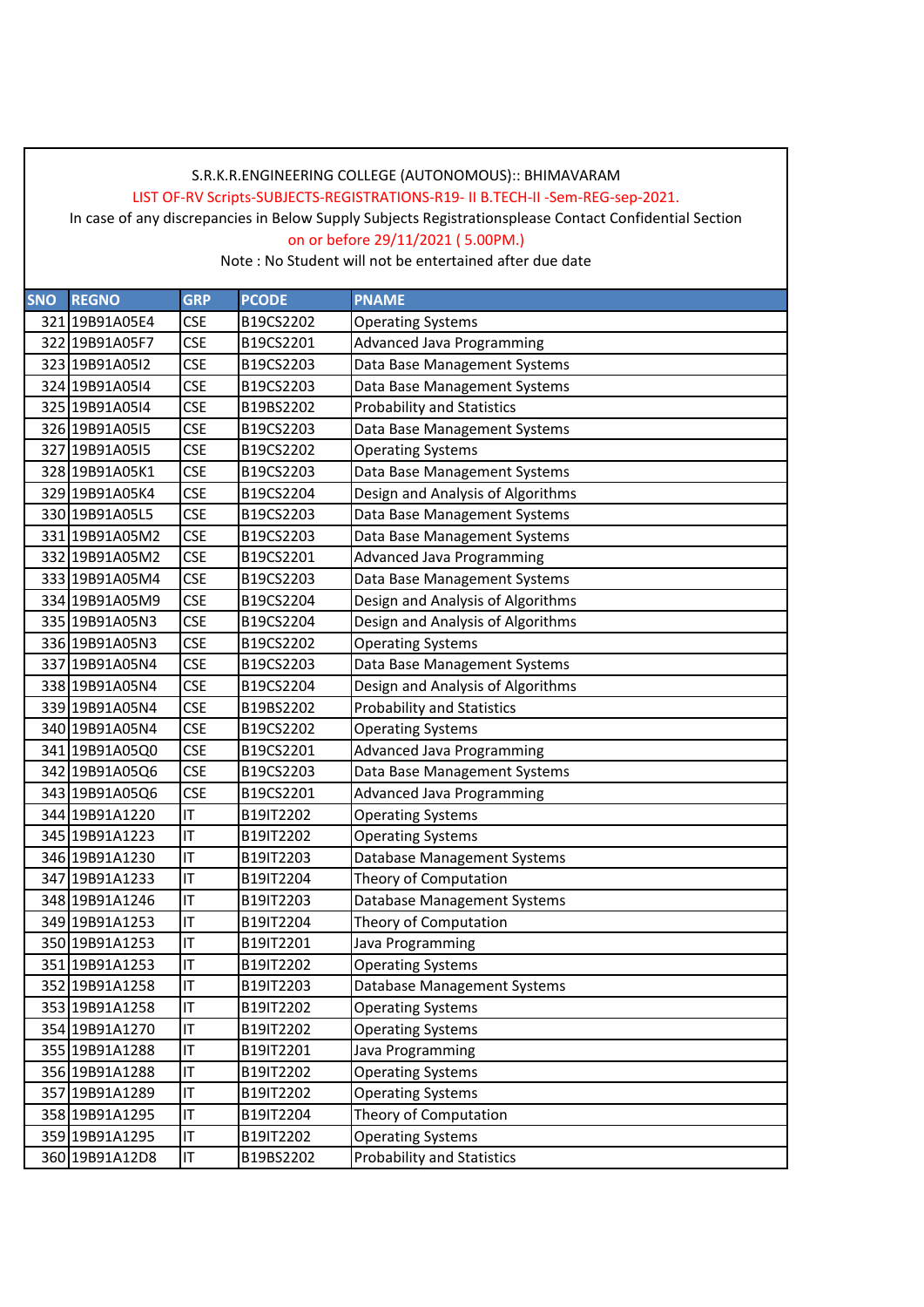LIST OF-RV Scripts-SUBJECTS-REGISTRATIONS-R19- II B.TECH-II -Sem-REG-sep-2021.

In case of any discrepancies in Below Supply Subjects Registrationsplease Contact Confidential Section

on or before 29/11/2021 ( 5.00PM.)

| <b>SNO</b> | <b>REGNO</b>   | <b>GRP</b>  | <b>PCODE</b> | <b>PNAME</b>                                 |
|------------|----------------|-------------|--------------|----------------------------------------------|
|            | 361 19B91A12E1 | IT          | B19BS2202    | <b>Probability and Statistics</b>            |
|            | 362 19B91A12E1 | IT          | B19IT2202    | <b>Operating Systems</b>                     |
|            | 363 19B91A12E5 | IT          | B19IT2203    | Database Management Systems                  |
|            | 364 19B91A12F8 | IT          | B19BS2202    | <b>Probability and Statistics</b>            |
|            | 365 19B91A12I0 | IT          | B19IT2202    | <b>Operating Systems</b>                     |
|            | 366 19B91B0112 | <b>CE</b>   | B19CE2202    | <b>Structural Analysis-I</b>                 |
|            | 367 19B91B0114 | <b>CE</b>   | B19CE2204    | <b>Hydraulics and Hydraulic Machinery</b>    |
|            | 368 19B91B0117 | <b>CE</b>   | B19CE2202    | <b>Structural Analysis-I</b>                 |
|            | 369 19B91B0132 | <b>CE</b>   | B19CE2204    | <b>Hydraulics and Hydraulic Machinery</b>    |
|            | 370 19B91B0532 | <b>CSE</b>  | B19CS2203    | Data Base Management Systems                 |
|            | 371 19B91B0532 | <b>CSE</b>  | B19CS2204    | Design and Analysis of Algorithms            |
|            | 372 19B91B0532 | <b>CSE</b>  | B19CS2201    | <b>Advanced Java Programming</b>             |
|            | 373 19B91B0532 | <b>CSE</b>  | B19CS2202    | <b>Operating Systems</b>                     |
|            | 374 19B91B0546 | <b>CSE</b>  | B19CS2203    | Data Base Management Systems                 |
|            | 375 19B91B0551 | <b>CSE</b>  | B19CS2203    | Data Base Management Systems                 |
|            | 376 19B91B0553 | <b>CSE</b>  | B19CS2202    | <b>Operating Systems</b>                     |
|            | 377 19B91B0556 | <b>CSE</b>  | B19CS2204    | Design and Analysis of Algorithms            |
|            | 378 19B91B0564 | <b>CSE</b>  | B19CS2203    | Data Base Management Systems                 |
|            | 379 20B95A0113 | <b>CE</b>   | B19CE2201    | <b>Engineering Geology</b>                   |
|            | 380 20B95A0120 | <b>CE</b>   | B19CE2202    | <b>Structural Analysis-I</b>                 |
|            | 381 20B95A0123 | <b>CE</b>   | B19CE2202    | <b>Structural Analysis-I</b>                 |
|            | 382 20B95A0206 | EEE         | B19EE2203    | Signals and Systems                          |
|            | 383 20B95A0210 | EEE         | B19ME2207    | <b>Prime Movers and Pumps</b>                |
|            | 384 20B95A0210 | EEE         | B19EE2203    | Signals and Systems                          |
|            | 385 20B95A0217 | EEE         | B19EE2203    | Signals and Systems                          |
|            | 386 20B95A0227 | EEE         | B19CS2209    | OOPs through JAVA                            |
|            | 387 20B95A0229 | EEE         | B19HS2201    | Management and Organizational Behavior       |
|            | 388 20B95A0231 | EEE         | B19ME2207    | <b>Prime Movers and Pumps</b>                |
|            | 389 20B95A0231 | EEE         | B19EE2202    | Digital Electronics and Logic Design         |
|            | 390 20B95A0233 | EEE         | B19ME2207    | <b>Prime Movers and Pumps</b>                |
|            | 391 20B95A0233 | EEE         | B19HS2201    | Management and Organizational Behavior       |
|            | 392 20B95A0233 | EEE         | B19EE2201    | <b>Electrical Machines-I</b>                 |
|            | 393 20B95A0233 | EEE         | B19EE2202    | Digital Electronics and Logic Design         |
|            | 394 20B95A0241 | EEE         | B19EE2203    | Signals and Systems                          |
|            | 395 20B95A0304 | <b>MECH</b> | B19BS2201    | Mathematics-IV                               |
|            | 396 20B95A0312 | <b>MECH</b> | B19BS2201    | Mathematics-IV                               |
|            | 397 20B95A0405 | ECE         | B19EC2203    | <b>Analog Communications</b>                 |
|            | 398 20B95A0406 | <b>ECE</b>  | B19EC2202    | Electromagnetic Waves and Transmission Lines |
|            | 399 20B95A0416 | <b>ECE</b>  | B19EC2204    | Computer Architecture and Organization       |
|            | 400 20B95A0501 | <b>CSE</b>  | B19BS2202    | <b>Probability and Statistics</b>            |